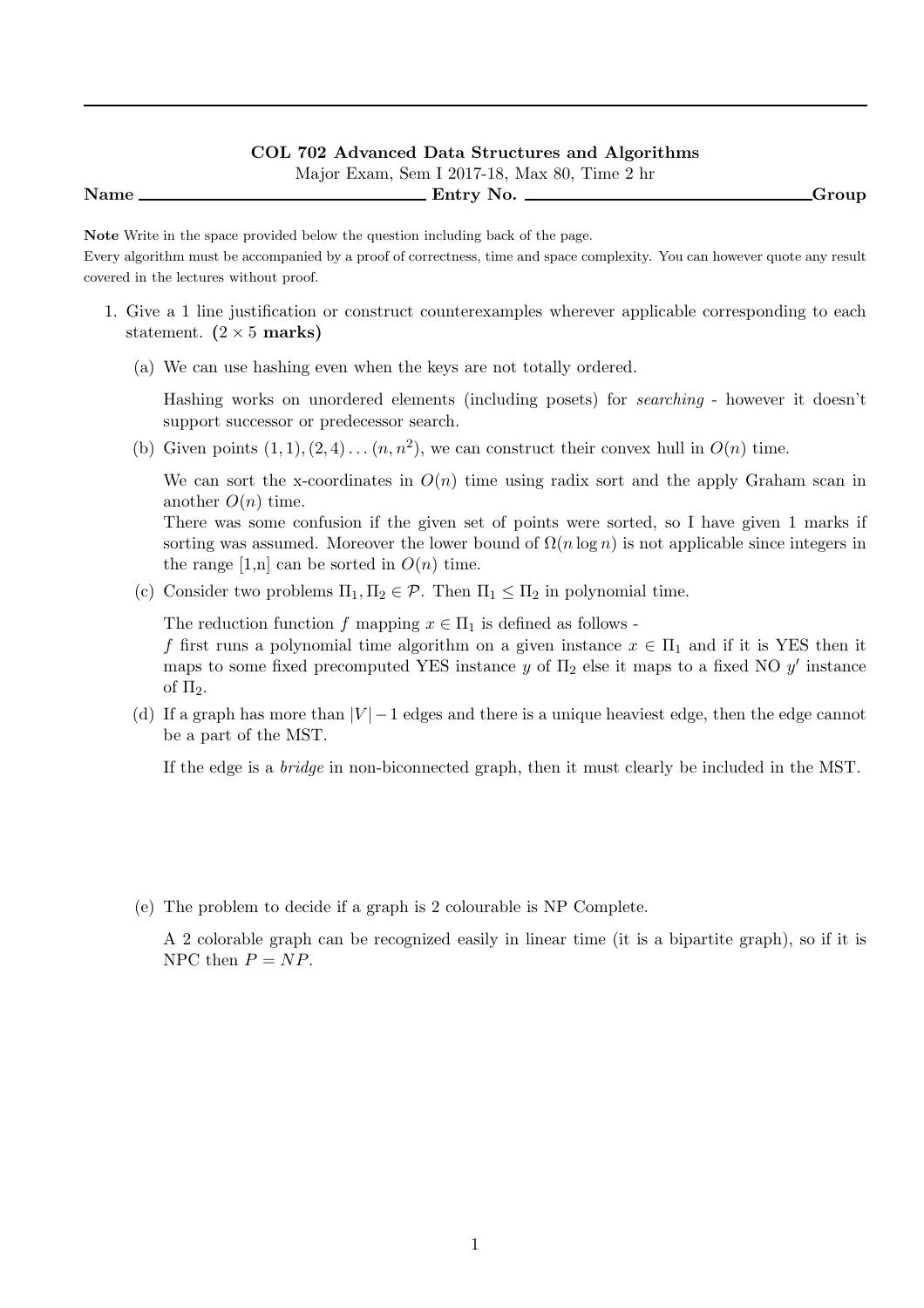2. An  $n \times n$  grid has integer (possibly negative) labels on each square. A player starts from any given end square and travels to the other side by moving to one of the 3 adjacent squares in one step. The *reward* collected by the player is the sum of the integers in all the squares traversed by the player. Design an efficient (polynomial time) algorithm that maximizes the reward collected by the player. **(20 marks)**



Figure 1: An example - From the starting square 2A, the three possible steps are 1B, 2B, 3B. The reward corresponding to route indicated by the shaded squares is  $21+45+18+50 = 134$ .

Let  $A(i, j)$  denote the most profitable path to square  $(i, j)$  (row *i*, column *j*). Then we can write the following recurrence

$$
A(i, j) = \min\{A(i - 1, j - 1), A(i, j - 1), A(i + 1, j - 1)\} + C(i, j) \text{ for } j > 1
$$

where  $C(i, j)$  is the reward corresponding to square  $(i, j)$ . For  $j = 1$  (the starting column)  $A(i, 1) =$  $C(i,1)$ . The recurrence is justified since path ending at  $(i,j)$  can be reached from only these three squares and the route till then must also be best possible.

This is a dynamic programming algorithm that starts from the first column and proceeds from the leftmost to the rightmost column and each  $A(i, j)$  can be filled with 3 table look-ups. This implies  $O(n^2)$  time and max<sub>i</sub>  $A(i, n)$  is the final answer. The space required is  $O(n)$  since only the previous column needs to be stored.

# **Common problems**

(i) Unclear about the final objective function, including what are source destination.

(ii) Confusion about the direction of the forward path.

(iii) Writing a recurrence without defining the function or parameters and not explaining the basis of the recurrence and why it is correct.

(iv) Greedy algorithm doesn't work.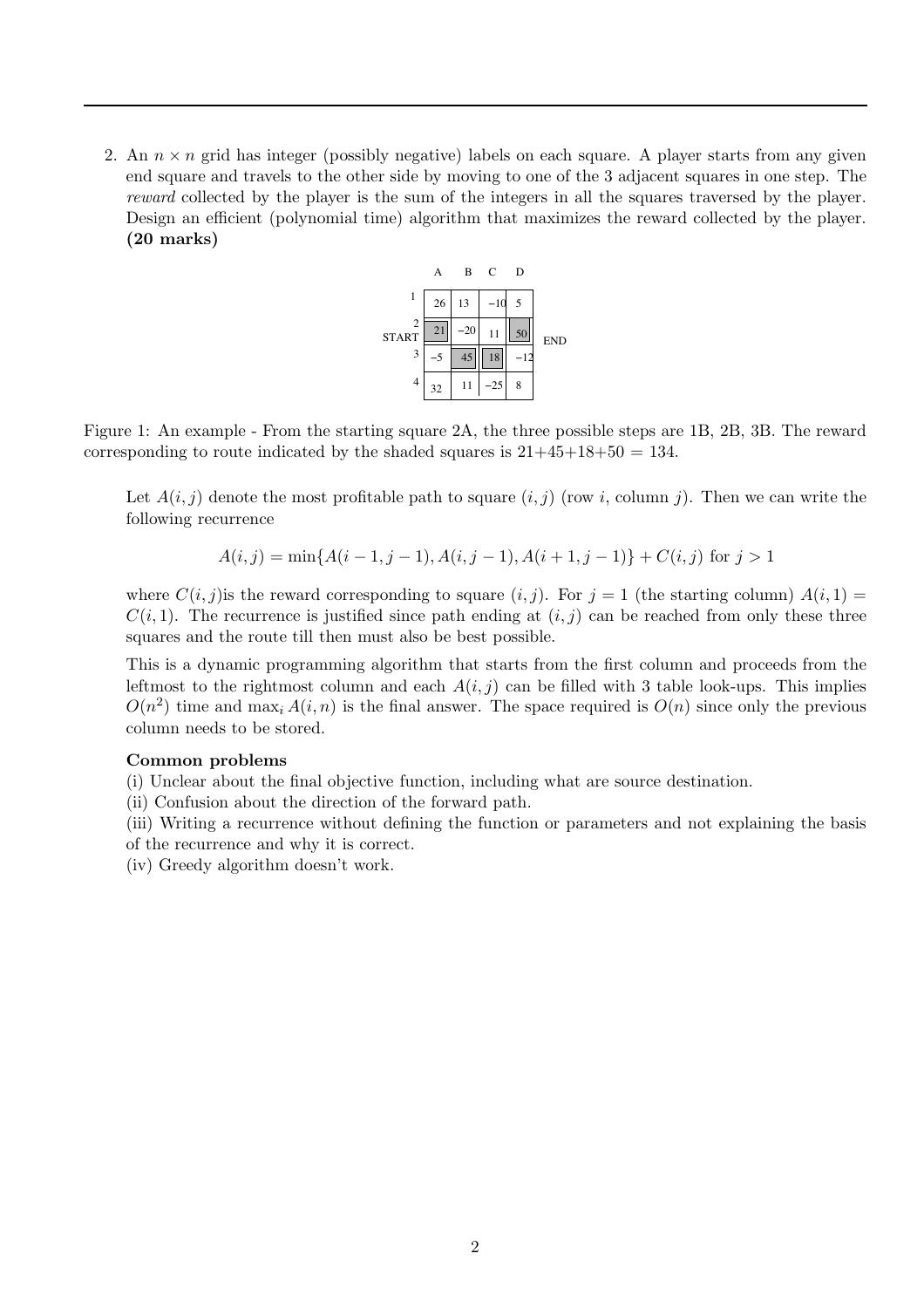3. The partition problem is defined as follows -

Given a set *S* of *n* integers, can we partition *S* into sets *A* and *B* such that  $\sum_{x \in A} x = \sum_{y \in B} y$  ? For example if the set of numbers is  $\{2, 4, 5, 6, 7\}$ , then the answer is vectoring  $2 \mid 4 + 6 = 5 + 7$ example, if the set of numbers is  $\{2, 4, 5, 6, 7\}$ , then the answer is yes, since  $2+4+6=5+7$ .

Show that, if there is a polynomial time algorithm for the 0-1 Knapsack problem, then the partition problem can be solved in polynomial time. **(5 marks)**

Consider a knapsack problem where the size of knapsack is  $\sum_{x \in S} = T$  If *T* is not even then return NO. Fise define a knapsack problem with the following parameters, capacity  $T/2$  I at the profits NO. Else define a knapsack problem with the following parameters - capacity  $= T/2$ . Let the profits  $p_i = w_i = x_i$  for each element  $x_i \in S$ . If the optimal solution has value  $T/2$ , then the partition has a solution and the converse is also true, i.e., if the optimal solution is not  $T/2$ , then there is no partition. Therefore, if the knapsack problem has a polynomial time solution, then so does the partition problem.

#### **Common problems**

(i) Knapsack problem has been modified and the parameters are not defined. A 0-1 knapsack must be specified with knapsack capacity, weights and profits for each element. A knapsack problem returns the maximum profit. NO OTHER VERSION IS ACCEPTABLE FOR REDUCTION.

(ii) The solution from partition and knapsack have not been related formally - the "iff" condition has not been formally defined.

(iii) Knapsack has been reduced to partition which is completely wrong.

(ii) In the above partitioning problem, suppose the *n* integers are in the range  $[1, n]$ , then design an efficient algorithm for the partition problem. **(10 marks)**

Let  $P(i, j)$  denote that there is a subset of  $\{x_1, x_2 \ldots x_i\}$  that sums up to *j*. Here  $1 \le i \le n$  and  $1 \leq j \leq n^2$ . we can write the following recurrence for  $P(i, j)$ .

$$
P(i, j) = P(i - 1, j) \text{ OR } P(i - 1, j - x_i)
$$

and  $P(1, x_1)$  is True. The two dimensional table is filled in increasing order of *i* and for a fixed *i*, in increasing order of *j*. At most two lookups are necessary to fill up a table entry, so the algorithm takes  $O(n^3)$  steps. The final answer is YES iff  $P(n, T/2)$  is true, false otherwise.

### **Common problems**

(i) Incorrect or incomplete recurrence without correctness proof.

(ii) Absence of a formal recurrence and some imprecise description of the DP.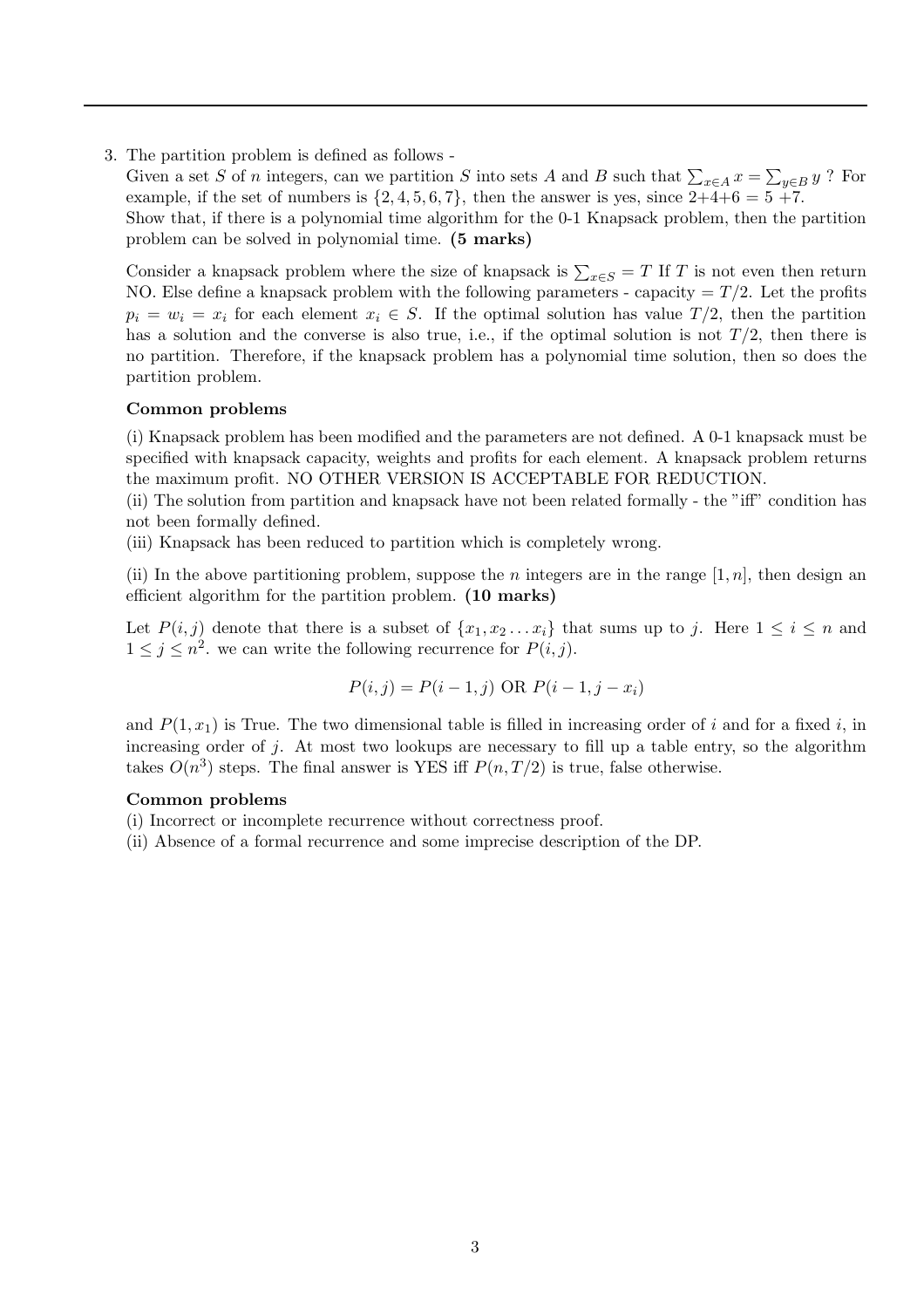4. Consider the following algorithm for constructing a convex hull of a set *S* of *n* points in a plane.

 $Mergehull(CH(S))$ 

- (i) Split *S* into two roughly equal parts  $S_1$  and  $S_2$ .
- (ii) Construct their convex hulls  $CH(S_1)$  and  $CH(S_2)$  recursively.
- (iii) Merge  $CH(S_1)$  and  $CH(S_2)$  to obtain  $CH(S)$ .

Provide the detailed implementation of each step, particularly Step (iii) and analyze the algorithm to bound its running time in the best possible manner. **(15 marks)**

Step (i) can be implemented by arbitrarily dividing the input into sets with about  $n/2$  points each (median finding is not required).

Step (ii) is just a recursive call and Step (iii) merges the recursively constructed convex hulls with maximum  $n/2$  points each. We assume that the procedure returns the points on the hull in an ordered sequence. To merge two (possibly overlapping hulls),  $H_1$  and  $H_2$  we first create a sorted sequence in *x* direction. This can done by considering the upper hull and lower hull  $H_1^u$ ,  $H_1^l$  of  $H_1$  and upper and lower hulls  $H^u$ ,  $H^l$  of  $H_2$ . These are serted in *x* directions, so we can merge the 4 sequences in lower hulls  $H_2^u$ ,  $H_2^l$  of  $H_2$ . These are sorted in *x* directions, so we can merge the 4 sequences in  $O(n)$ <br>stops. For the combined sequence  $H$ , we can congrate them inte upper and lower hulls by identifying steps. For the combined sequence  $H$ , we can separate them into upper and lower hulls by identifying the extreme *x* coordinates  $p_l$  and  $p_r$  and then separating the points below and above the line  $(p_l, p_r)$ . This takes *O*(*n*) steps.

Following this we can construct the upper and lower hulls by running Graham Scan on the two sorted sequence in  $O(n)$  time. Therefore the recurrence for the running time satisfies

$$
T(n) = 2T(n/2) + O(n) \qquad T(3) = O(1)
$$

which implies that  $T(n) = O(n \log n)$ .

## **Common Problems**

(i) The recursive format has not been adhered to. For example calling Jarvis' march or Grahan scan recursively doesn't make any sense.

(ii) Merging separable convex hulls by finding tangents is not described with adequate details. While the approach is correct, it requires very careful reasoning about why all pairs of points, i.e.,  $n^2$  need not be tried to find the tangents. The ordering of slopes of the convex hull is exploited. Without this rigorous justification, marks have been penalised.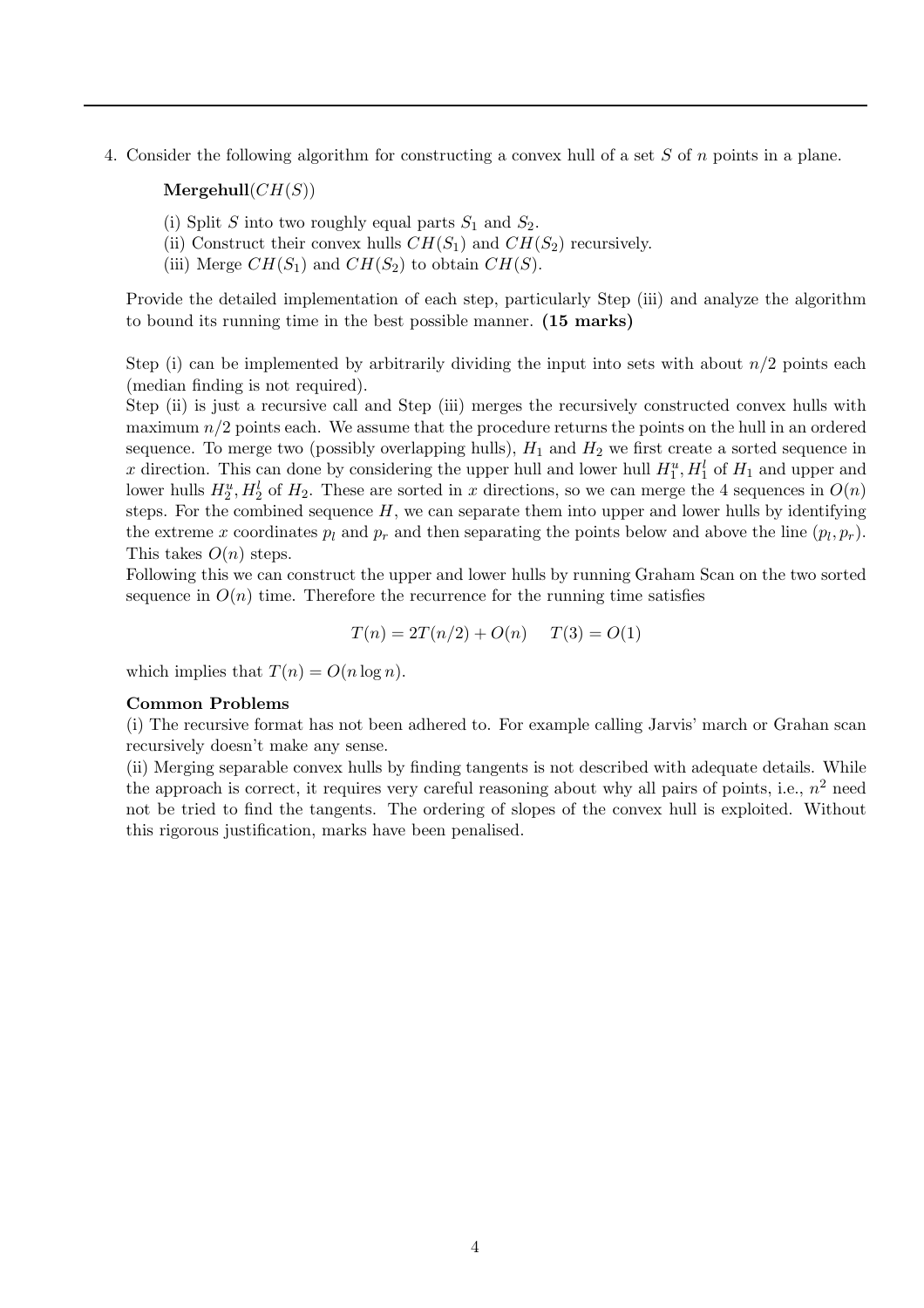

Figure 2: The shaded leaf nodes correspond to the subset *S* in a universe of size 16. The pairs (*a, b*) associated with a node corresponds to the maximum and minimum marked nodes in the left and right subtrees respectively and undefined if there is no marked nodes in the subtree. For example, the path starting at 8 encounters the first shaded node on the path from 10 implying that the successor of 8 is 10 and the predecessor is 6 which can be precomputed

5. We would like to design a data structure that supports *predecessor* queries faster than doing a conventional binary search. The elements are from an universe  $\mathcal{U} = \{0, 1, 2, \ldots N - 1\}$  where *N* is a power of 2. Given any subset *S* of *n* elements ( $N \le n^{\log^4 n}$ ), we want to construct a data structure that returns  $\max_{y \in S} y \leq X$  for any query element  $X \in \mathcal{U}$ . We consider a hypothetical complete binary tree on  $U$  where all the elements are in the leaf nodes. So there are  $\log N$  levels. The elements of *S* are marked in the corresponding leaf nodes and corresponding leaf to root paths are also marked. Each internal node of the binary tree *T* stores the smallest and the largest element of *S* in its subtree. If there are none, then these are indicated. This information can be computed at the time of marking out the paths to the node. The smallest and the largest element passing through a node can be maintained easily.

Given a query *X*, consider the path from the leaf node for *X* to the root. The predecessor of *X* can be uniquely identified from the first *marked* node on this path since we can identify the interval of *S* that contains *X*. Building on this scheme

(i) Complete the details of the search procedure, and analyze the query time and space complexity. **(10 marks)**

Given a query *X*, consider the path from the leaf node for *X* to the root. The predecessor of *X* can be uniquely identified from the first *marked* node on this path since we can identify the interval of *S* that contains *X*. We can sort the set *S* in  $O(n \log n)$  time and compute the predecessor/successor information.

Note that all the ancestors of a marked node are also marked. So from any given leaf node, if we must identify the closest marked ancestor. With a little thought, this can be done using an appropriate modification of binary search on the path of ancestors of *X*. Since it is a complete binary tree, we can map them to an array and query the appropriate nodes. This takes  $O(\log(\log N))$  steps and so for  $N = \Omega(n^{polylog n})$  - this is  $O(\log \log n)$ . This is much superior to  $O(\log n)$  by normal binary search.

Clearly, we cannot afford to store the binary tree with *N* nodes. So, we observe that it suffices if we store only the *n* paths which takes space  $O(n \log N)$ . Note that these can be hashed appropriately to enable binary search on the paths since we can calculate the addresses of nodes of a complete binary tree. Using universal hashing, the expected search time is  $O(\log \log n)$ . For part of the tree addresses that are not hashed, it will return failure.